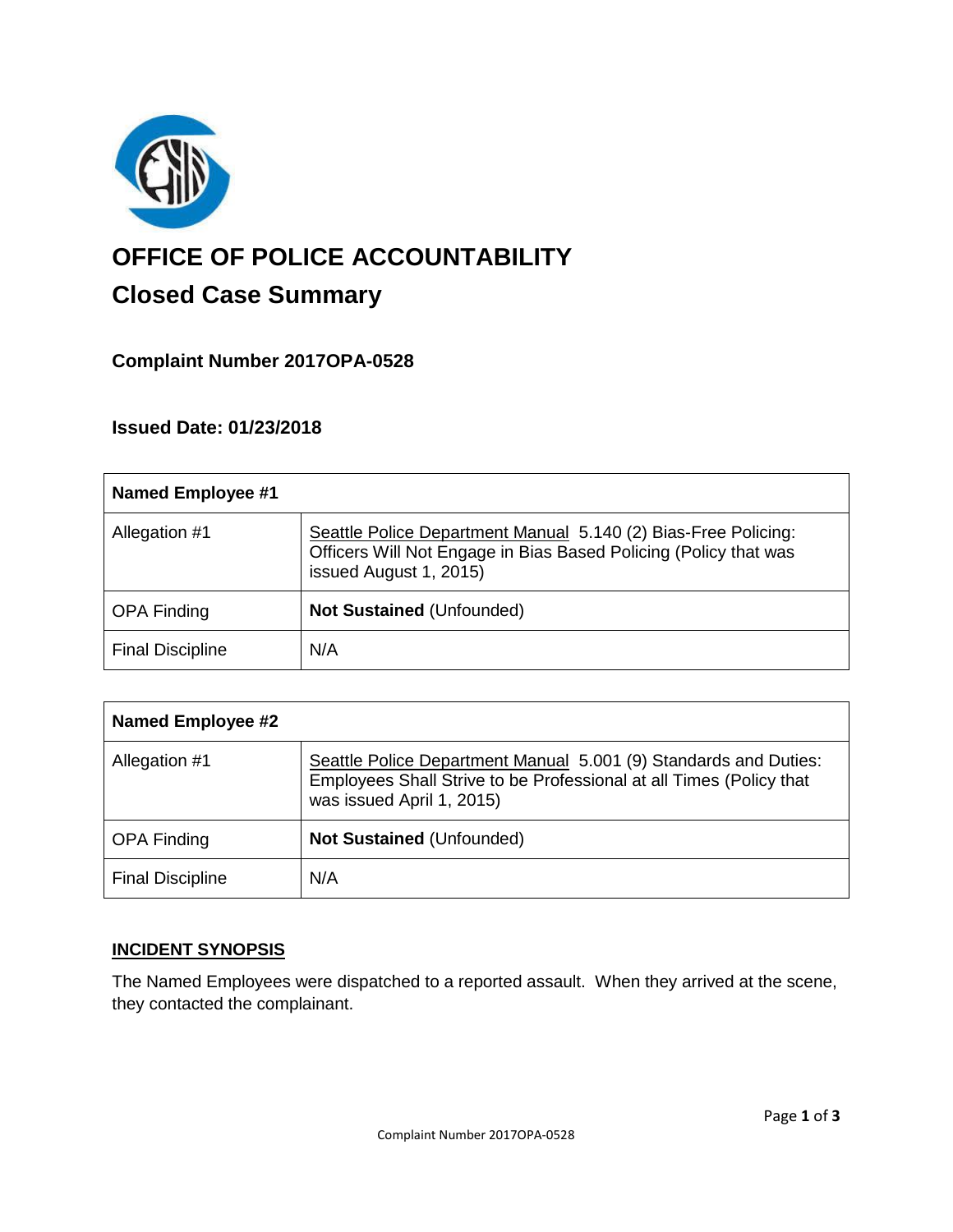#### **COMPLAINT**

The complainant alleged that he was arrested, rather than his girlfriend, based the fact that he was African-American and his girlfriend was white.

#### **INVESTIGATION**

The OPA investigation included the following actions:

- 1. Review of the complaint memo
- 2. Search for and review of all relevant records and other evidence
- 3. Review of In-Car Videos (ICV)
- 4. Interviews of SPD employees

#### **ANALYSIS AND CONCLUSION**

Named Employee #1 and Named Employee #2 were dispatched to a reported assault. The witness, who had called 911, stated that he observed a male attempt to physically strike a female. When the officers arrived at the scene, they observed a male and female matching the description of the individuals involved in the altercation. The male, who was later identified as the complainant, was contacted by the officers and was asked what had occurred. The complainant stated that nothing was happening and that he was just trying to give the female water. The officers observed that the female, who was sitting on the ground at that time, had visible marks on her neck. The female began stating that the complainant had grabbed her neck and, as a result, the complainant's behavior became aggressive. Based on the complainant's conduct, the witness' report that the complainant attempted to strike the female, and the complainant's aggressive behavior, the Named Employees made the decision to place the complainant into handcuffs.

After the complainant was handcuffed, Named Employee #2 walked him to the front of a patrol vehicle and remained with him. Named Employee #1 stayed with the female victim and spoke with her. She reported that the complainant kicked her out of his tent and, when she did not want to leave, he grabbed her around the neck and began choking her. She stated that she could not breathe at points. Named Employee #2 spoke with the complainant to get his account. Named Employee #2 reported that the complainant stated that the female victim wanted to have sex with him and, because he did not want to do so, he pushed her off of him and, in doing so, grabbed her neck.

Based on the accounts of the complainant and female victim, the report by the witness, and the injuries to the female victim, the Named Employees formally arrested the complainant. The Named Employees noted that, given that the complainant and female victim appeared to be in a relationship, they believed that this was a domestic violence scenario and, thus, the arrest of the complainant was mandatory.